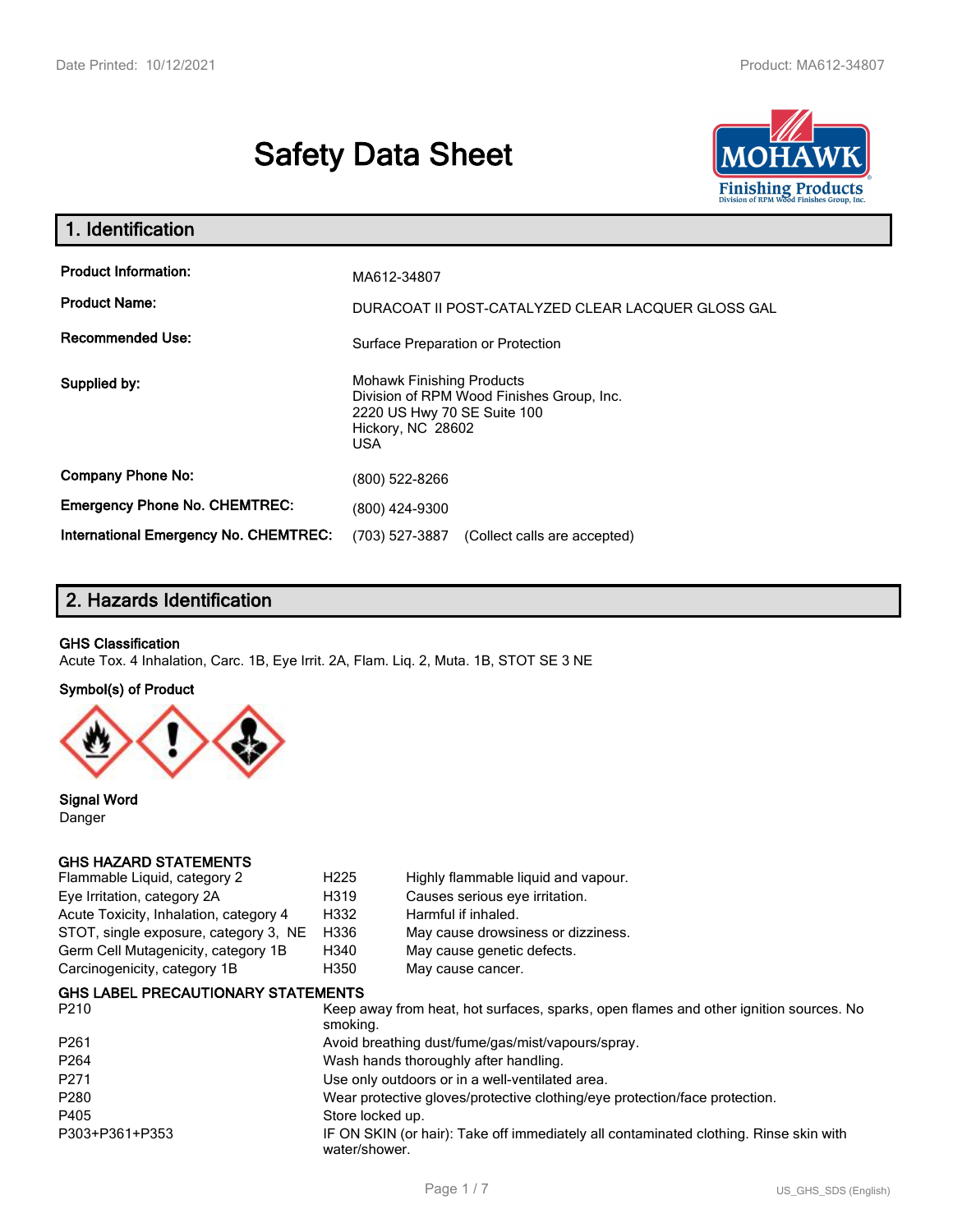| P305+P351+P338                   | IF IN EYES: Rinse cautiously with water for several minutes. Remove contact lenses, if<br>present and easy to do. Continue rinsing. |
|----------------------------------|-------------------------------------------------------------------------------------------------------------------------------------|
| P403+P233                        | Store in a well-ventilated place. Keep container tightly closed.                                                                    |
| P <sub>201</sub>                 | Obtain special instructions before use.                                                                                             |
| P312                             | Call a POISON CENTER or doctor/physician if you feel unwell.                                                                        |
| P304+P340                        | IF INHALED: Remove person to fresh air and keep comfortable for breathing.                                                          |
| P308+P313                        | IF exposed or concerned: Get medical advice/attention.                                                                              |
| P337+P313                        | If eye irritation persists: Get medical advice/attention.                                                                           |
| P403+P235                        | Store in a well-ventilated place. Keep cool.                                                                                        |
| GHS SDS PRECAUTIONARY STATEMENTS |                                                                                                                                     |
| P240                             | Ground/bond container and receiving equipment.                                                                                      |
| P <sub>241</sub>                 | Use explosion-proof electrical/ventilating/lighting/ equipment.                                                                     |
| P <sub>242</sub>                 | Use only non-sparking tools.                                                                                                        |

P243 Take precautionary measures against static discharge.

## **3. Composition/Information on ingredients**

| <b>Chemical Name</b>               | CAS-No.       | <u>Wt. %</u> | <b>GHS Symbols</b>          | <b>GHS Statements</b>        |
|------------------------------------|---------------|--------------|-----------------------------|------------------------------|
| acetone                            | 67-64-1       | 55-75        | GHS02-GHS07                 | H225-302-319-332-336         |
| p-chlorobenzotrifluoride           | $98 - 56 - 6$ | $2.5 - 10$   | GHS08                       | H351                         |
| cellulose nitrate, cellulose ester | 9004-70-0     | $2.5 - 10$   | GHS01                       | H <sub>201</sub>             |
| butyl cellosolve                   | 111-76-2      | $2.5 - 10$   | GHS06-GHS07                 | H302-315-319-330             |
| epoxidized soybean oil             | 8013-07-8     | $1.0 - 2.5$  | GHS07                       | H332                         |
| butanol                            | 71-36-3       | $1.0 - 2.5$  | GHS02-GHS05-<br>GHS07       | H226-302-315-318-332-335-336 |
| isobutanol                         | 78-83-1       | $0.1 - 1.0$  | GHS02-GHS05-<br>GHS06-GHS07 | H226-315-318-331-335-336     |
| aromatic hydrocarbons              | 64742-95-6    | $0.1 - 1.0$  | GHS06-GHS08                 | H304-331-340-350             |
| ethylbenzene                       | 100-41-4      | $0.1 - 1.0$  | GHS02-GHS07-<br>GHS08       | H225-304-332-373             |

The exact percentage (concentration) of ingredients is being withheld as a trade secret.

The text for GHS Hazard Statements shown above (if any) is given in the "Other information" Section.

## **4. First-aid Measures**



FIRST AID - EYE CONTACT: IF IN EYES: Rinse cautiously with water for several minutes. Remove contact lenses, if present and easy to do. Continue rinsing. If eye irritation persists: Get medical advice/attention.

FIRST AID - SKIN CONTACT: IF ON SKIN (or hair): Take off immediately all contaminated clothing. Rinse skin with water/shower.

FIRST AID - INGESTION: IF SWALLOWED: rinse mouth. Do NOT induce vomiting. IF exposed or if you feel unwell: Call a POISON CENTER or doctor/physician.

FIRST AID - INHALATION: IF INHALED: Remove person to fresh air and keep comfortable for breathing.

## **5. Fire-fighting Measures**

**SPECIAL FIREFIGHTING PROCEDURES:** Evacuate all persons from the fire area to a safe location. Move non-burning material, as feasible, to a safe location as soon as possible. Fire fighters should be protected from potential explosion hazards while extinguishing the fire. Wear self-contained breathing apparatus (SCBA) and full fire-fighting protective clothing. Thoroughly decontaminate all protective equipment after use. Containers of this material may build up pressure if exposed to heat (fire). Use water spray to cool fire-exposed containers. Use water spray to disperse vapors if a spill or leak has not ignited. DO NOT extinguish a fire resulting from the flow of flammable liquid until the flow of the liquid is effectively shut off. This precaution will help prevent the accumulation of an explosive vapor-air mixture after the initial fire is extinguished.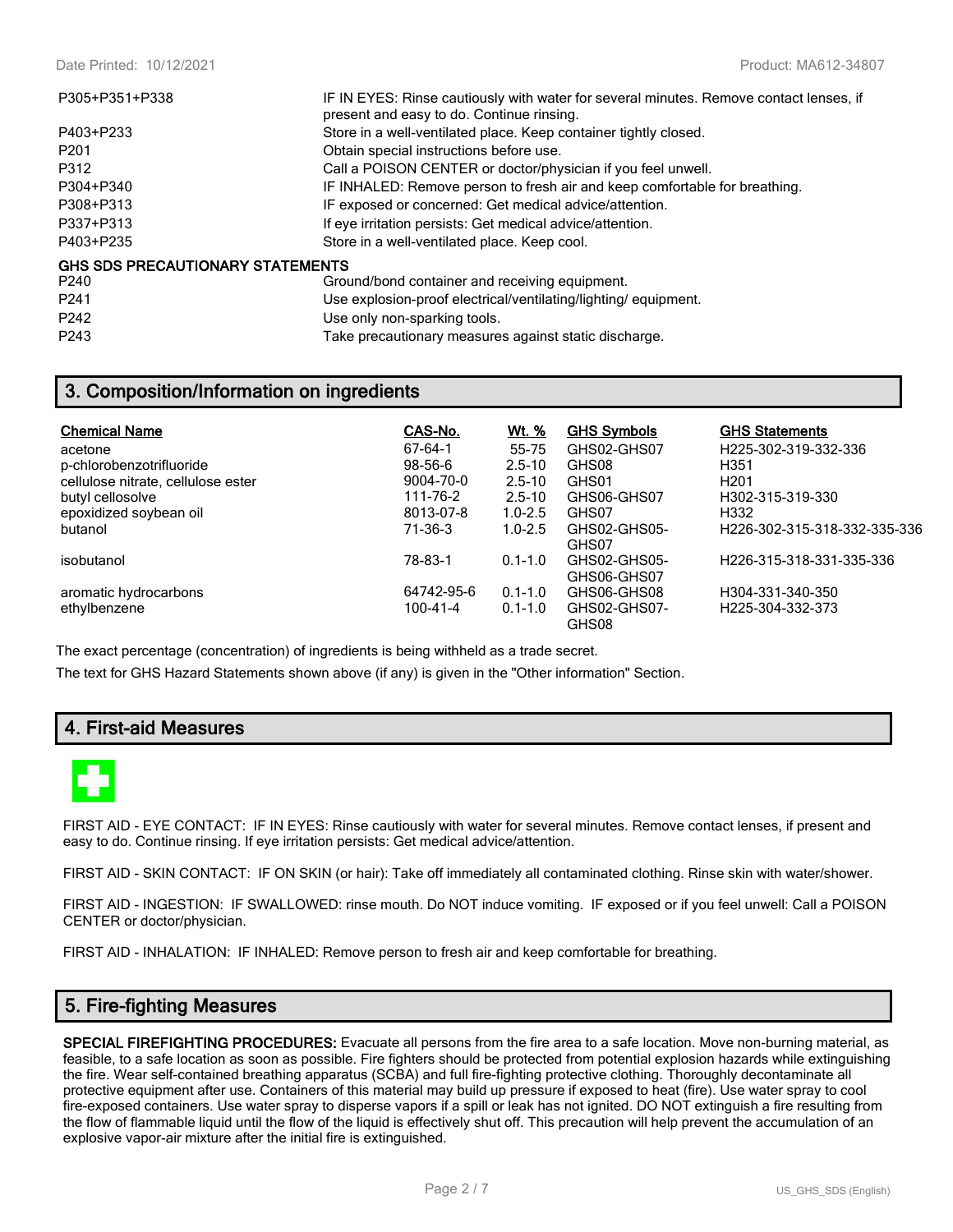**FIREFIGHTING EQUIPMENT:** This is a NFPA/OSHA Class 1B or less flammable liquid. Follow NFPA30, Chapter 16 for fire protection and fire suppression. Use a dry chemical, carbon dioxide, or similar ABC fire extinguisher for incipeint fires. Water may be used to cool and prevent rupture of containers that are exposed to heat from fire.

## **6. Accidental Release Measures**

#### **ENVIRONMENTAL MEASURES:** No Information

**STEPS TO BE TAKEN IN CASE MATERIAL IS RELEASED OR SPILLED:** Follow personal protective equipment recommendations found in Section VIII. Personal protective equipment needs must be evaluated based on information provided on this sheet and the special circumstances created by the spill including; the material spilled, the quantity of the spill, the area in which the spill occurred, and the training and the expertise of employees in the area responding to the spill. Never exceed any occupational exposure limits. Shut off ignition sources; including electrical equipment and flames. Do not allow smoking in the area. Do not allow the spilled product to enter public drainage system or open waterways.

## **7. Handling and Storage**



**HANDLING:** Avoid inhalation and contact with eyes, skin, and clothing. Wash hands thoroughly after handling and before eating or drinking. In keeping with safe handling practices, avoid ignition sources (smoking, flames, pilot lights, electrical sparks); ground and bond containers when transferring the material to prevent static electricity sparks that could ignite vapor and use spark proof tools and explosion proof equipment. Empty containers may retain product residue or vapor. Do not pressurize, cut, weld, braze, solder, drill, grind, or expose container to heat, flame, sparks, static electricity, or other sources of ignition. Any of these actions can potentially cause an explosion that may lead to injury.

**STORAGE:** Keep containers closed when not in use. Store in cool well ventilated space away from incompatible materials.

## **8. Exposure Controls/Personal Protection**

| Ingredients with Occupational Exposure Limits |                      |                       |                     |                         |  |  |
|-----------------------------------------------|----------------------|-----------------------|---------------------|-------------------------|--|--|
| <b>Chemical Name</b>                          | <b>ACGIH TLV-TWA</b> | <b>ACGIH-TLV STEL</b> | <b>OSHA PEL-TWA</b> | <b>OSHA PEL-CEILING</b> |  |  |
| acetone                                       | $250$ ppm            | 500 ppm               | $1000$ ppm          | N.D.                    |  |  |
| p-chlorobenzotrifluoride                      | N.D.                 | N.D.                  | N.D.                | N.D.                    |  |  |
| cellulose nitrate, cellulose ester            | N.D.                 | N.D.                  | N.D.                | N.D.                    |  |  |
| butyl cellosolve                              | 20 ppm               | N.D.                  | 50 ppm              | N.D.                    |  |  |
| epoxidized soybean oil                        | N.D.                 | N.D.                  | N.D.                | N.D.                    |  |  |
| butanol                                       | 20 ppm               | N.D.                  | $100$ ppm           | N.D.                    |  |  |
| isobutanol                                    | 50 ppm               | N.D.                  | $100$ ppm           | N.D.                    |  |  |
| aromatic hydrocarbons                         | N.D.                 | N.D.                  | N.D.                | N.D.                    |  |  |
| ethylbenzene                                  | 20 ppm               | N.D.                  | $100$ ppm           | N.D.                    |  |  |

**Further Advice: MEL = Maximum Exposure Limit OES = Occupational Exposure Standard SUP = Supplier's Recommendation Sk = Skin Sensitizer N.E. = Not Established N.D. = Not Determined**

#### **Personal Protection**



**RESPIRATORY PROTECTION:** Use adequate engineering controls and ventilation to keep levels below recommended or statutory exposure limits. If exposure levels exceed limits use appropriate approved respiratory protection equipment.

**SKIN PROTECTION:** Wear chemical resistant footwear and clothing such as gloves, an apron or a whole body suit as appropriate.



**EYE PROTECTION:** Wear chemical-resistant glasses and/or goggles and a face shield when eye and face contact is possible due to splashing or spraying of material.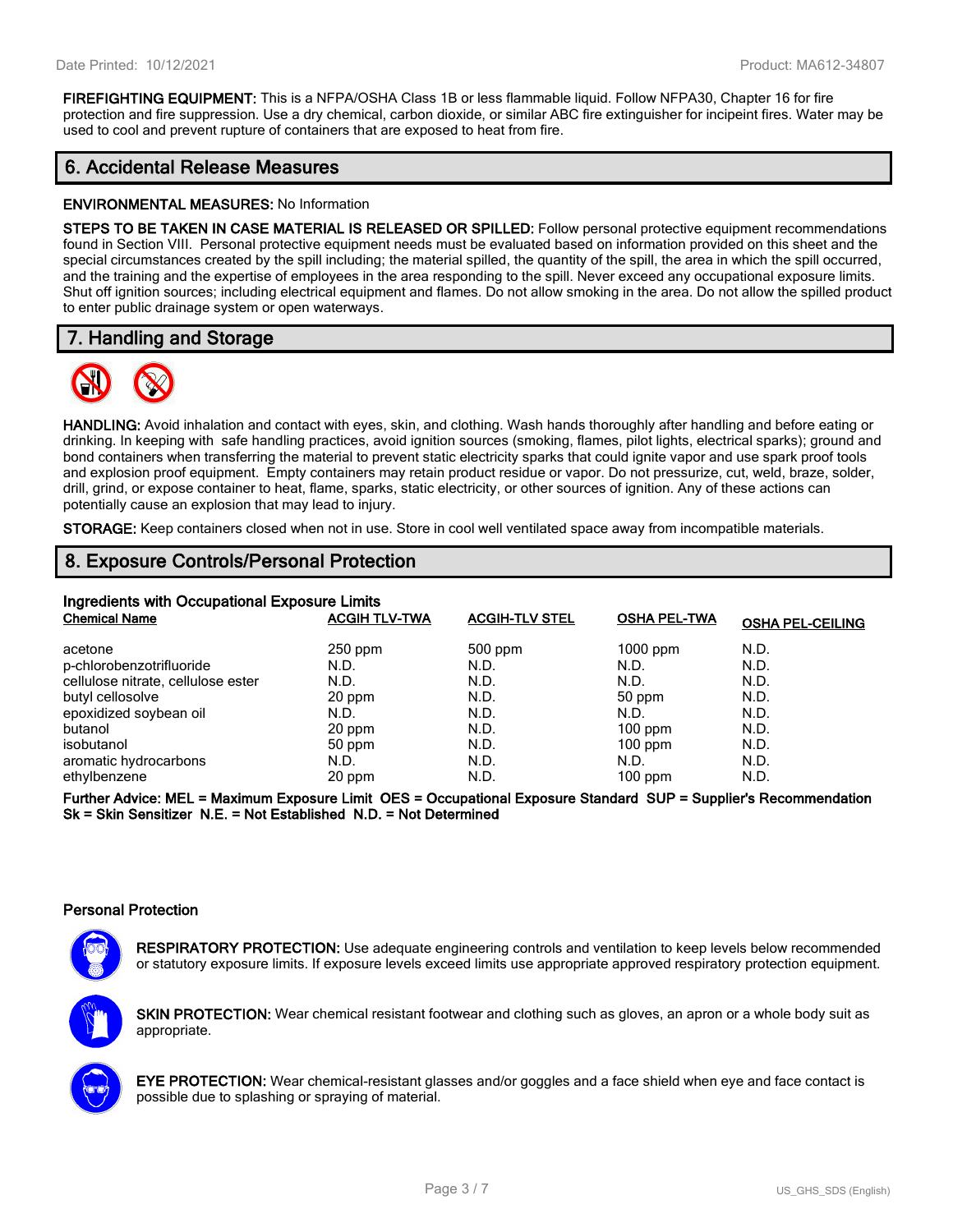

#### **OTHER PROTECTIVE EQUIPMENT:** No Information

**HYGIENIC PRACTICES:** It is good practice to avoid contact with the product and/or its vapors, mists or dust by using appropriate protective measures. Wash thoroughly after handling and before eating or drinking.

# **9. Physical and Chemical Properties**

| Appearance:                    | Cloudy Liquid             | <b>Physical State:</b>                      | <b>LIQUID</b>  |
|--------------------------------|---------------------------|---------------------------------------------|----------------|
| Odor:                          | <b>Strong Solvent</b>     | <b>Odor Threshold:</b>                      | Not determined |
| Density, g/cm3:                | 0.918                     | pH:                                         | Not determined |
| Freeze Point, °F:              | Not determined            | Viscosity:                                  | Not determined |
| <b>Solubility in Water:</b>    | Not determined            | Partition Coefficient, n-octanol/<br>water: | Not determined |
| Decomposition temperature, °F: | Not determined            | <b>Explosive Limits, %:</b>                 | Not determined |
| Boiling Range, °F:             | $>$ 100 °F                | Flash Point, °F:                            | -4 ° F         |
| Combustibility:                | Supports Combustion       | Auto-Ignition Temperature, °F:              | Not determined |
| <b>Evaporation Rate:</b>       | Faster than Diethyl Ether | Vapor Pressure, mmHg:                       | Not determined |
| <b>Vapor Density:</b>          | Not determined            |                                             |                |
| $N.I. = No$ Information        |                           |                                             |                |

## **10. Stability and reactivity**

**STABILITY:** Stable under normal conditions.

**CONDITIONS TO AVOID:** Heat, flames and sparks.

**INCOMPATIBILITY:** Acids, Bases, Oxidizing agents

**HAZARDOUS DECOMPOSITION PRODUCTS:** Not determined.

## **11. Toxicological information**



**Practical Experiences**

**EMERGENCY OVERVIEW:** No Information

**EFFECT OF OVEREXPOSURE - EYE CONTACT:** No Information

**EFFECT OF OVEREXPOSURE - INGESTION:** No Information

**EFFECT OF OVEREXPOSURE - INHALATION:** No Information

**EFFECT OF OVEREXPOSURE - SKIN CONTACT:** No Information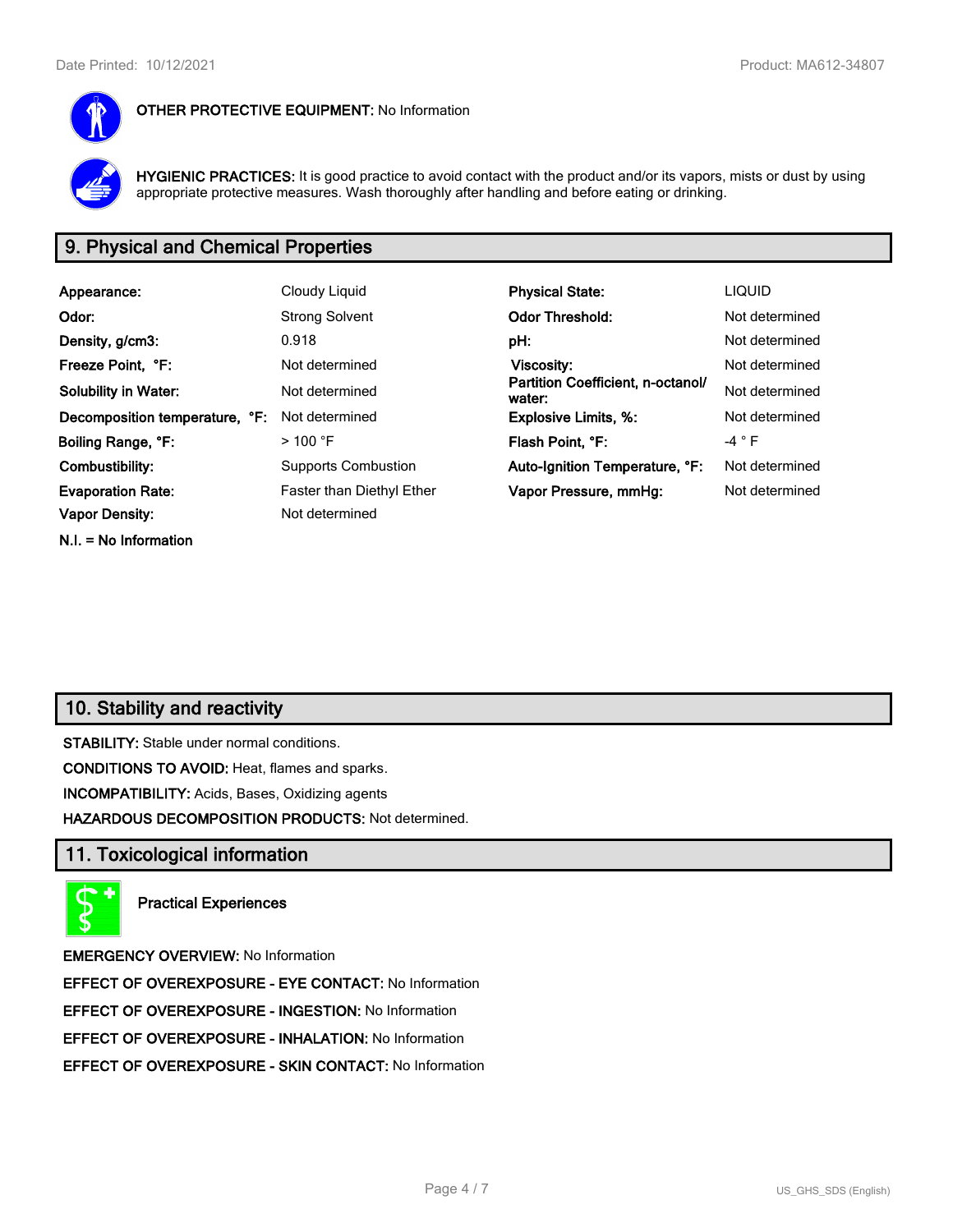#### **CARCINOGENICITY:** May cause cancer.

#### **PRIMARY ROUTE(S) OF ENTRY:**

**Eye Contact, Skin Contact, Inhalation**

#### **Acute Toxicity Values**

#### **The acute effects of this product have not been tested. Data on individual components are tabulated below**

| CAS-No.<br>67-64-1 | <b>Chemical Name</b><br>acetone    | Oral LD50<br>1800 mg/kg Rat | Dermal LD50<br>20000 mg/kg Rabbit | Vapor LC50<br>50.1 mg/L Rat |
|--------------------|------------------------------------|-----------------------------|-----------------------------------|-----------------------------|
| 98-56-6            | p-chlorobenzotrifluoride           | 13000 mg/kg Rat             | >2683 mg/kg Rabbit                | 33 mg/L Rat                 |
| 9004-70-0          | cellulose nitrate, cellulose ester | >5000 mg/kg Rat             | >5000 mg/kg                       | $>20$ mg/l                  |
| 111-76-2           | butyl cellosolve                   | 470 mg/kg Rat               | >2000 mg/kg Rabbit                | $>4.9$ mg/l                 |
| 8013-07-8          | epoxidized soybean oil             | 21000 mg/kg Rat             | >19600 mg/kg Rabbit >20.1         |                             |
| 71-36-3            | butanol                            | 700 mg/kg Rat               | 3402 mg/kg Rabbit                 | 8000 mg/l Rat               |
| 78-83-1            | isobutanol                         | 2460 mg/kg Rat              | 3400 mg/kg Rabbit                 | $>6.5$ mg/L Rat             |
| 64742-95-6         | aromatic hydrocarbons              | 14000 mg/kg Rat             | >2000 mg/kg Rabbit                | >4.96 mg/l Rat              |
| 100-41-4           | ethylbenzene                       | 3500 mg/kg Rat              | 15400 mg/kg Rabbit                | 17.2 mg/L Rat               |

**N.I. = No Information**

## **12. Ecological information**

**ECOLOGICAL INFORMATION:** Ecological evaluation of this material has not been performed; however, do not allow the product to be released to the environment without governmental approval/permits.

#### **13. Disposal Information**



**Product**

**DISPOSAL METHOD:** Waste from this material may be a listed and/or characteristic hazardous waste. Dispose of material, contaminated absorbent, container and unused contents in accordance with local, state, and federal regulations.

**STEPS TO BE TAKEN IN CASE MATERIAL IS RELEASED OR SPILLED:** Follow personal protective equipment recommendations found in Section VIII. Personal protective equipment needs must be evaluated based on information provided on this sheet and the special circumstances created by the spill including; the material spilled, the quantity of the spill, the area in which the spill occurred, and the training and the expertise of employees in the area responding to the spill. Never exceed any occupational exposure limits. Shut off ignition sources; including electrical equipment and flames. Do not allow smoking in the area. Do not allow the spilled product to enter public drainage system or open waterways.

## **14. Transport Information**

#### **SPECIAL TRANSPORT PRECAUTIONS:** No Information

**IATA:** UN1263, PAINT, 3, II

**IMDG:** UN1263, PAINT, 3, II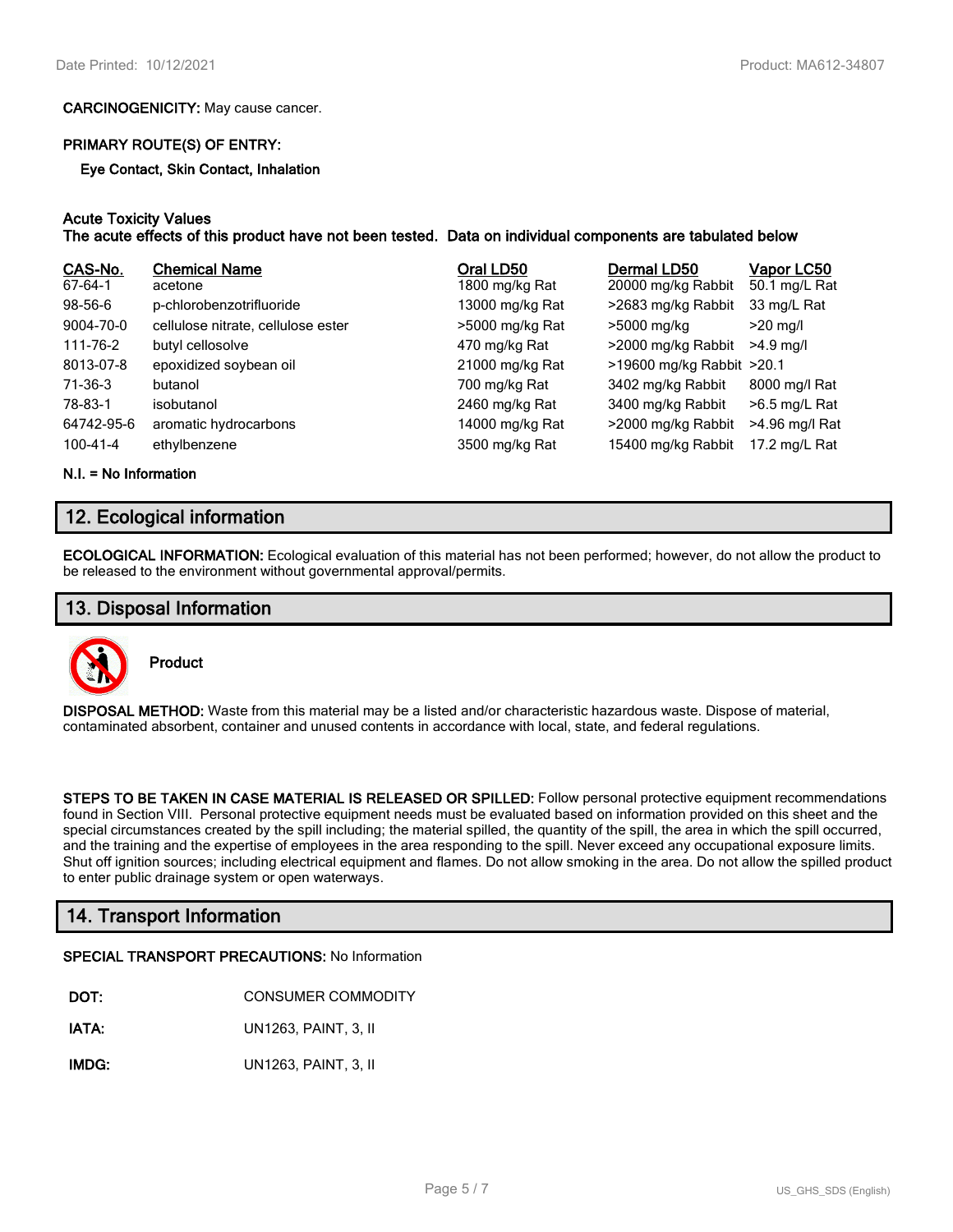## **15. Regulatory Information**

## **U.S. Federal Regulations:**

#### **CERCLA - SARA Hazard Category**

This product has been reviewed according to the EPA 'Hazard Categories' promulgated under Sections 311 and 312 of the Superfund Amendment and Reauthorization Act of 1986 (SARA Title III) and is considered, under applicable definitions, to meet the following categories:

Fire Hazard, Acute Health Hazard, Chronic Health Hazard

#### **SARA SECTION 313**

This product contains the following substances subject to the reporting requirements of Section 313 of Title III of the Superfund Amendment and Reauthorization Act of 1986 and 40 CFR part 372:

| <b>Chemical Name</b> | CAS-No. | Wt. % |
|----------------------|---------|-------|
| butanol              | 71-36-3 | 1.55  |

#### **TOXIC SUBSTANCES CONTROL ACT**

This product contains the following chemical substances subject to the reporting requirements of TSCA 12(B) if exported from the United States:

# **Chemical Name CAS-No.**

| p-chlorobenzotrifluoride     | 98-56-6  |
|------------------------------|----------|
| 1-methyl-2-pyrrolidone       | 872-50-4 |
| octamethylcyclotetrasiloxane | 556-67-2 |

# **U.S. State Regulations:**

#### **CALIFORNIA PROPOSITION 65**

WARNING: Cancer and Reproductive Harm - www.P65Warnings.ca.gov.

Oxsol 100, Cancer, 8.7918% 1-Methyl-2-Pyrrolidone, Reproductive Harm, 0.0919%

### **16. Other Information**

| <b>HMIS Ratings:</b><br>Hoolth <sup>.</sup> | Flammahility: |                                     | Reactivity:                                                |                         | <b>Pareonal Protection:</b> |           |
|---------------------------------------------|---------------|-------------------------------------|------------------------------------------------------------|-------------------------|-----------------------------|-----------|
| Datasheet produced by:                      |               | <b>Regulatory Department</b>        |                                                            |                         |                             |           |
|                                             |               | 01 - Product Information            | Substance and/or Product Properties Changed in Section(s): |                         |                             |           |
| Reason for revision:                        |               | <b>Revision Description Changed</b> |                                                            |                         |                             |           |
| <b>Revision Date:</b>                       | 10/12/2021    |                                     |                                                            | <b>Supersedes Date:</b> |                             | 7/21/2021 |
|                                             |               |                                     |                                                            |                         |                             |           |

| <b>Health:</b><br>пu | .<br>ımmabilitv:<br>.<br>- 12. | Reactivitv: | ਂ Personal Protection: |  |
|----------------------|--------------------------------|-------------|------------------------|--|
|                      |                                |             |                        |  |

**Volatile Organic Compounds, gr/ltr:** 270

#### **Text for GHS Hazard Statements shown in Section 3 describing each ingredient:**

| H <sub>201</sub> | <undefined></undefined>                       |
|------------------|-----------------------------------------------|
| H <sub>225</sub> | Highly flammable liquid and vapour.           |
| H <sub>226</sub> | Flammable liquid and vapour.                  |
| H302             | Harmful if swallowed.                         |
| H304             | May be fatal if swallowed and enters airways. |
| H315             | Causes skin irritation.                       |
| H318             | Causes serious eye damage.                    |
|                  |                                               |